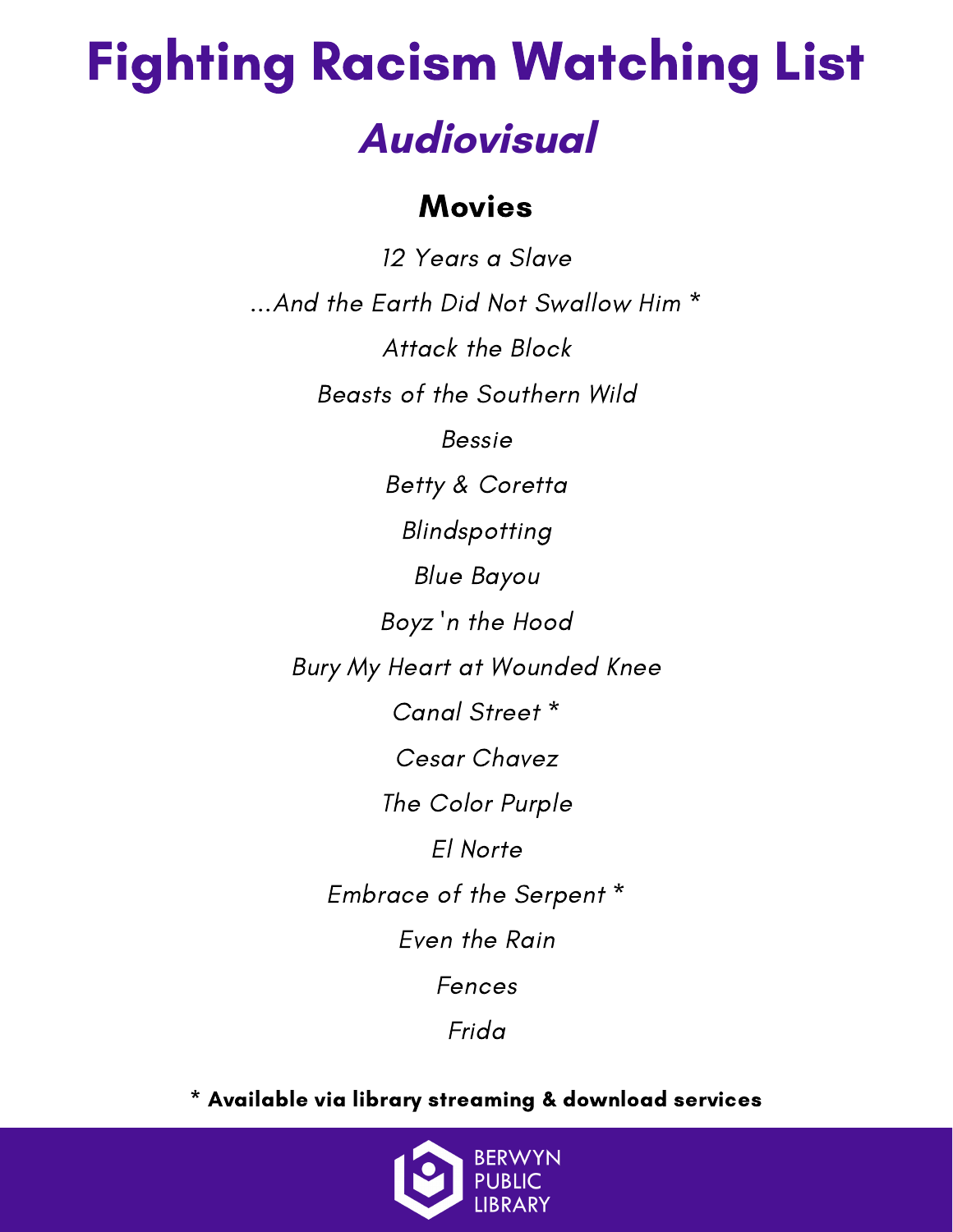## Fighting Racism Watching List

### **Audiovisual**

### Movies (cont.)

Go Back to China \* Guess Who's Coming to Dinner? The Hate U Give Holes If Beale Street Could Talk The Immortal Life of Henrietta Lacks Indian Horse Just Mercy Knives Out La Bamba La Jaula de Oro Language Lessons The Last Black Man in San Francisco \* Leona \* Lesser Blessed \* Lucky Grandma \* Malcolm X Maria Full of Grace

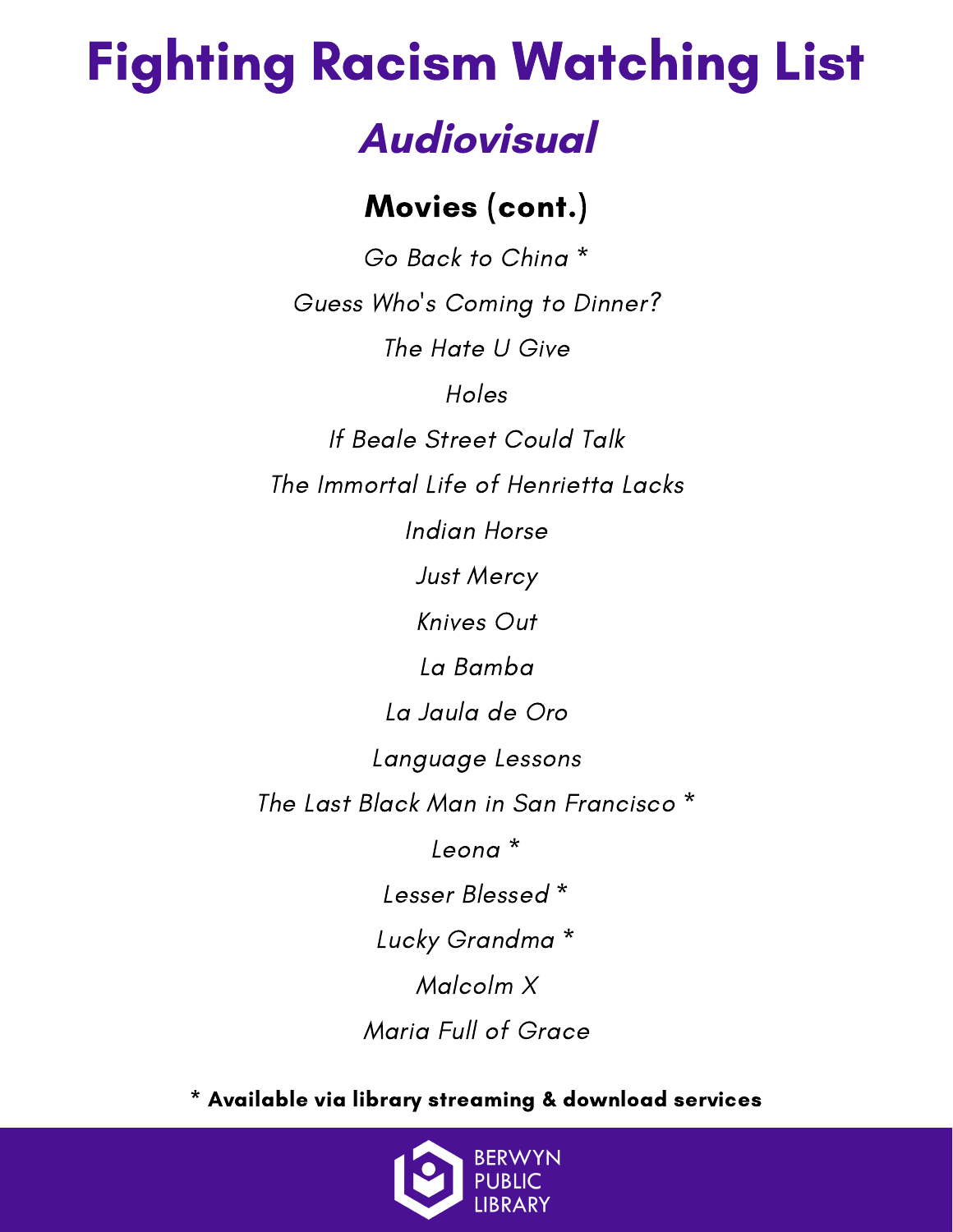## Fighting Racism Watching List

### **Audiovisual**

Movies (cont.)

Minari Miss Juneteenth Moonlight \* The Namesake Pelo Malo \* Princess Kaiulani \* Once Were Warriors \* Raising Victor Vargas \* Rhymes For Young Ghouls \* Sequestrada Squanto: A Warrior's Tale Stand and Deliver Trash When Two Worlds Collide \* Wilma Woman in Gold \* Yellow Rose

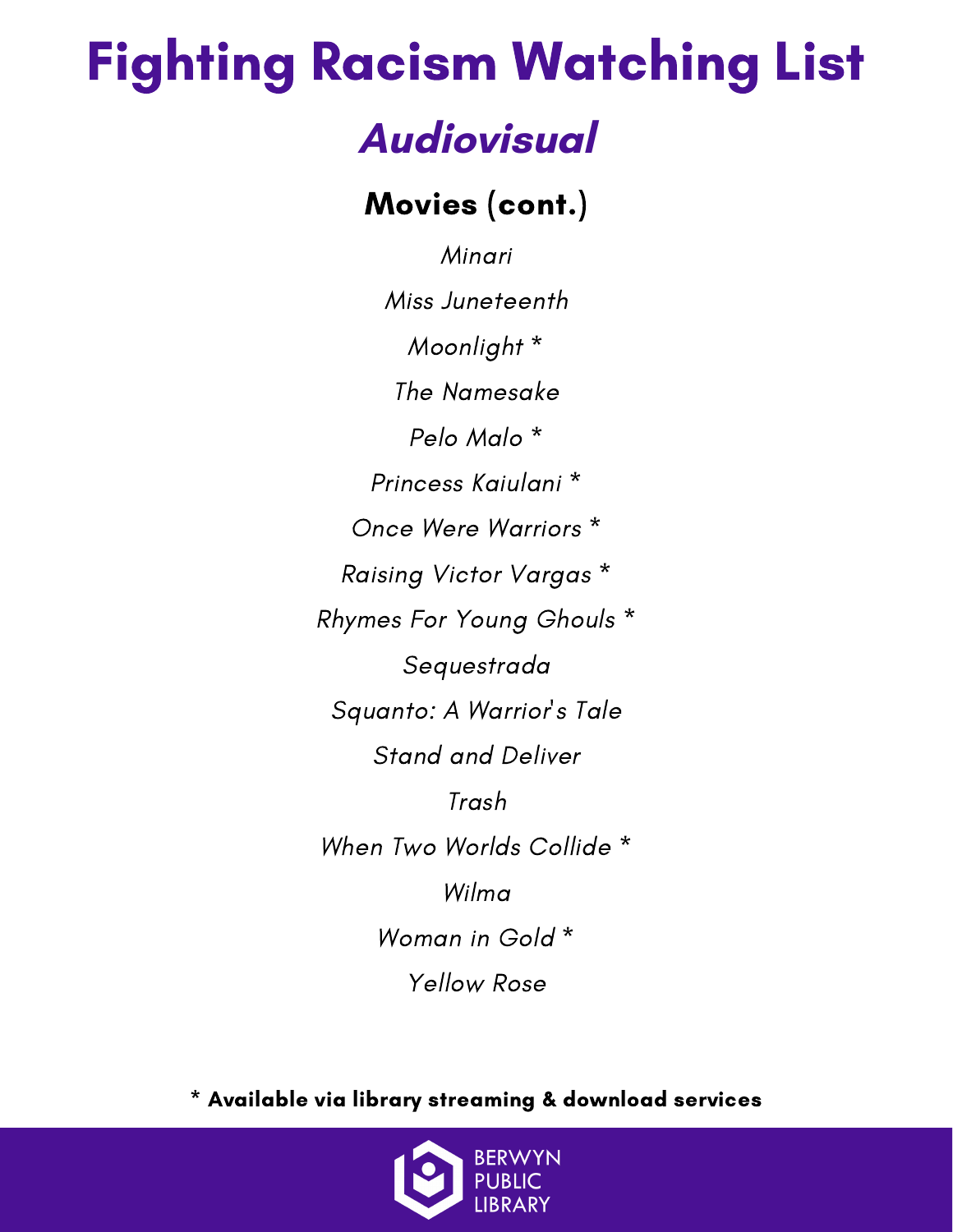### Binge Boxes

The American Civil Rights Movement (Ghosts of Mississippi, The Butler #, Selma, Loving #) Asian Americas - Invisible No More (Front Cover, The Farewell, The Big Sick, In the Family) Black Lives Matter (Do the Right Thing #, Dear White People #, Fruitvale Station #, Get Out) Blaxploitation Films (Dolemite \*, Foxy Brown \*, Black Caesar \*, I'm Gonna Git You Sucka \*) Immigrants, We Get the Job Done (The Sun Is Also A Star, In America, God's Own Country, My Beautiful **Laundrette** In Times of Crisis, He Built Bridges (42, Get On Up #, Marshall, Black Panther #) Latinos and the Tapestry of America (Mi Familia, Beatriz at Dinner, We the Animals, Sushi a la Mexicana) Life on the Reservation (Winter in the Blood, Barking Water, Road to Paloma, Songs My Brother Taught Me) #OwnVoices Holocaust Films

(Son of Saul, Ida, A Bag of Marbles, Europa Europa)

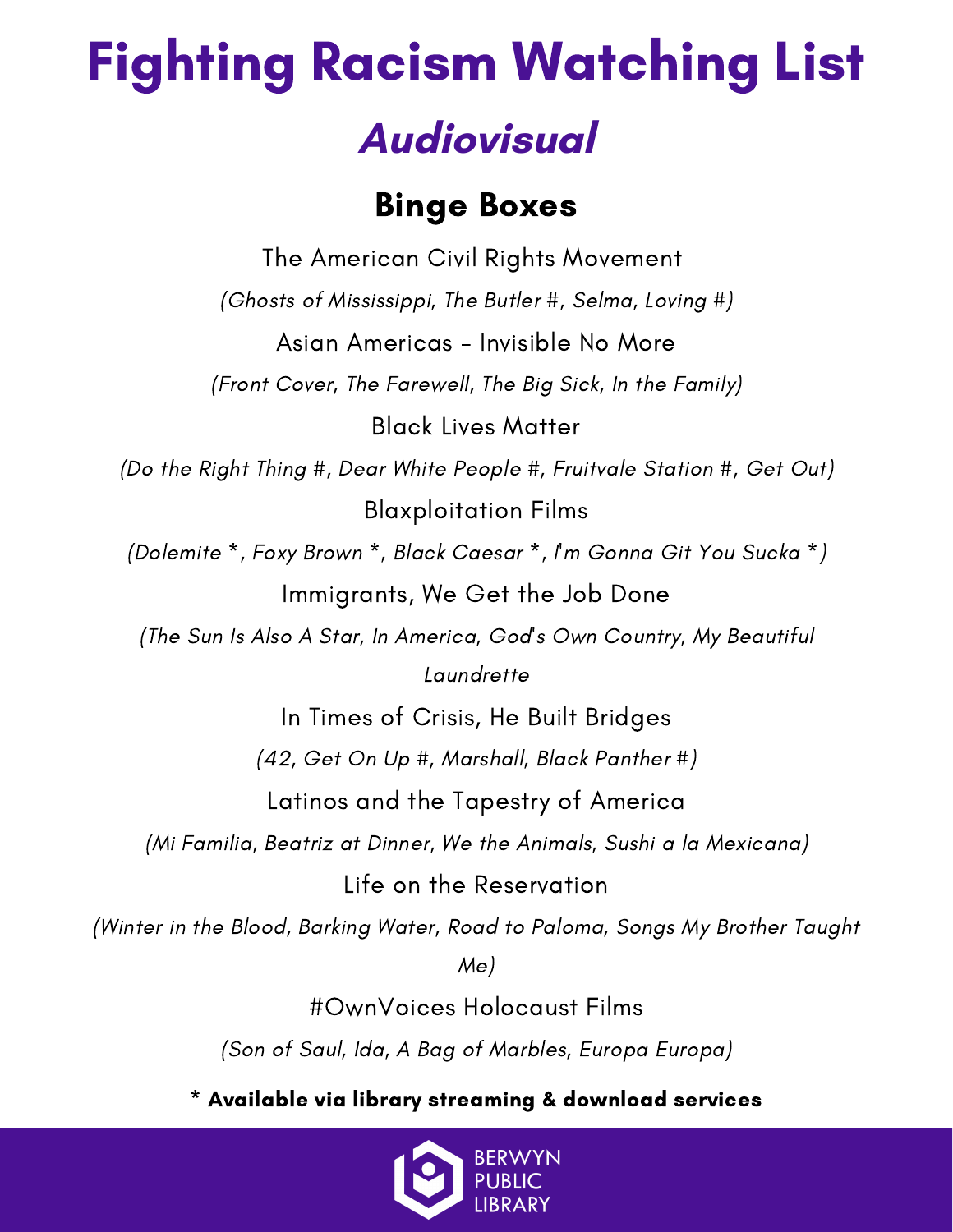### Binge Boxes

The Pursuit of Dreams (The Namesake, Brooklyn, Bilal's Stand, The Joy Luck Club) The Time for Equality is Always Now (Ruby Bridges #, Akeelah and the Bee, The Great Debaters #, Queen of Katwe #)

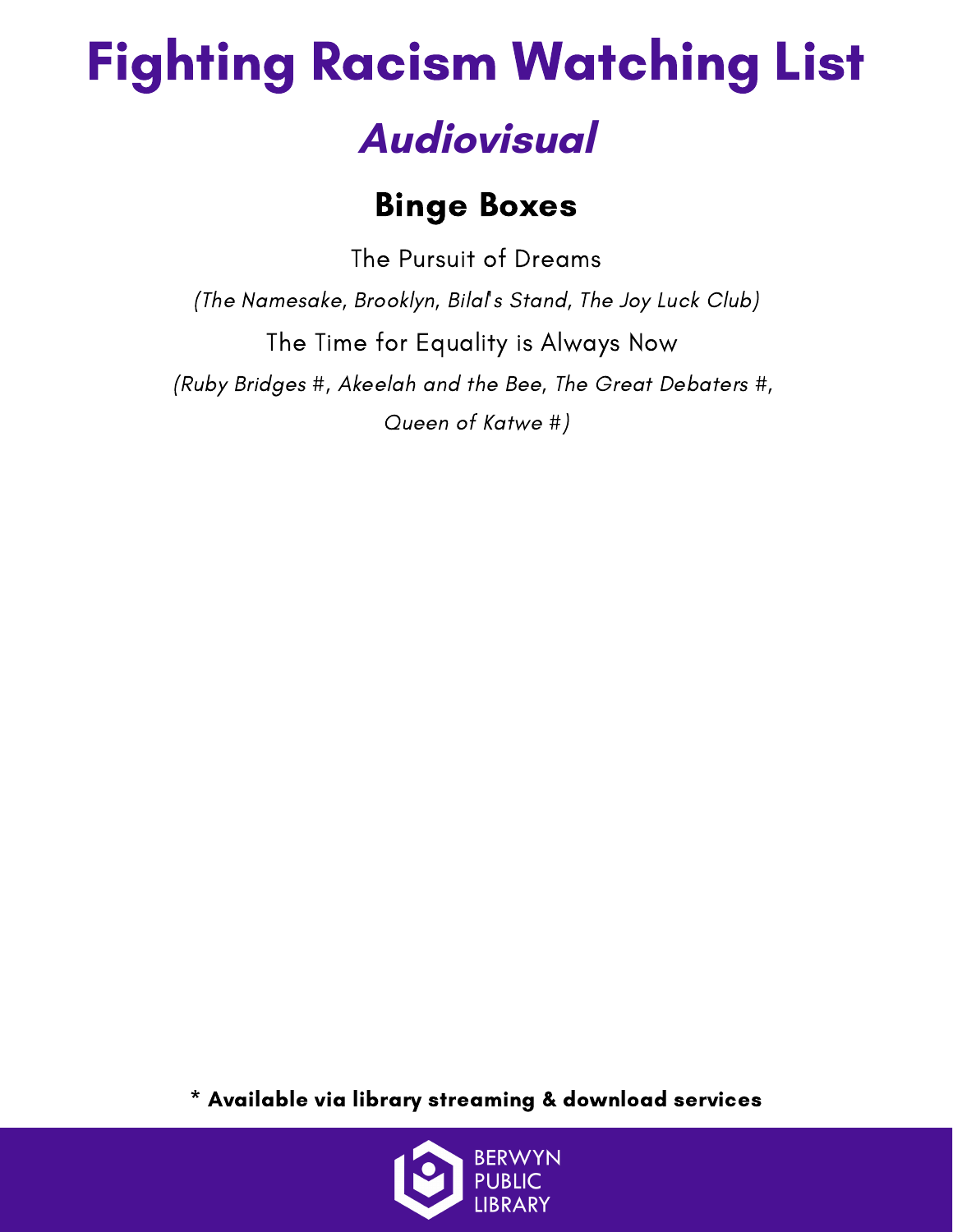### Documentaries & Non-Fiction Movies

16 Shots 500 Nations Aftershock: Beyond the Civil War Asian Americans \* A Ballerina's Tale The Black Panthers: Vanguard of the Revolution \* Blood in the Face \* Blackout in Puerto Rico \* By Blood \* Chavela \* Documenting Hate: Charlottesville and the New American Nazis\*

DuSable to Obama: Chicago's Black Metropolis Dolores: Rebel, Activist, Feminist, Mother Driving While Black \* Exhibition Onscreen: Frida Kahlo \* The Execution of Wanda Jean For They Know Not What They Do \*

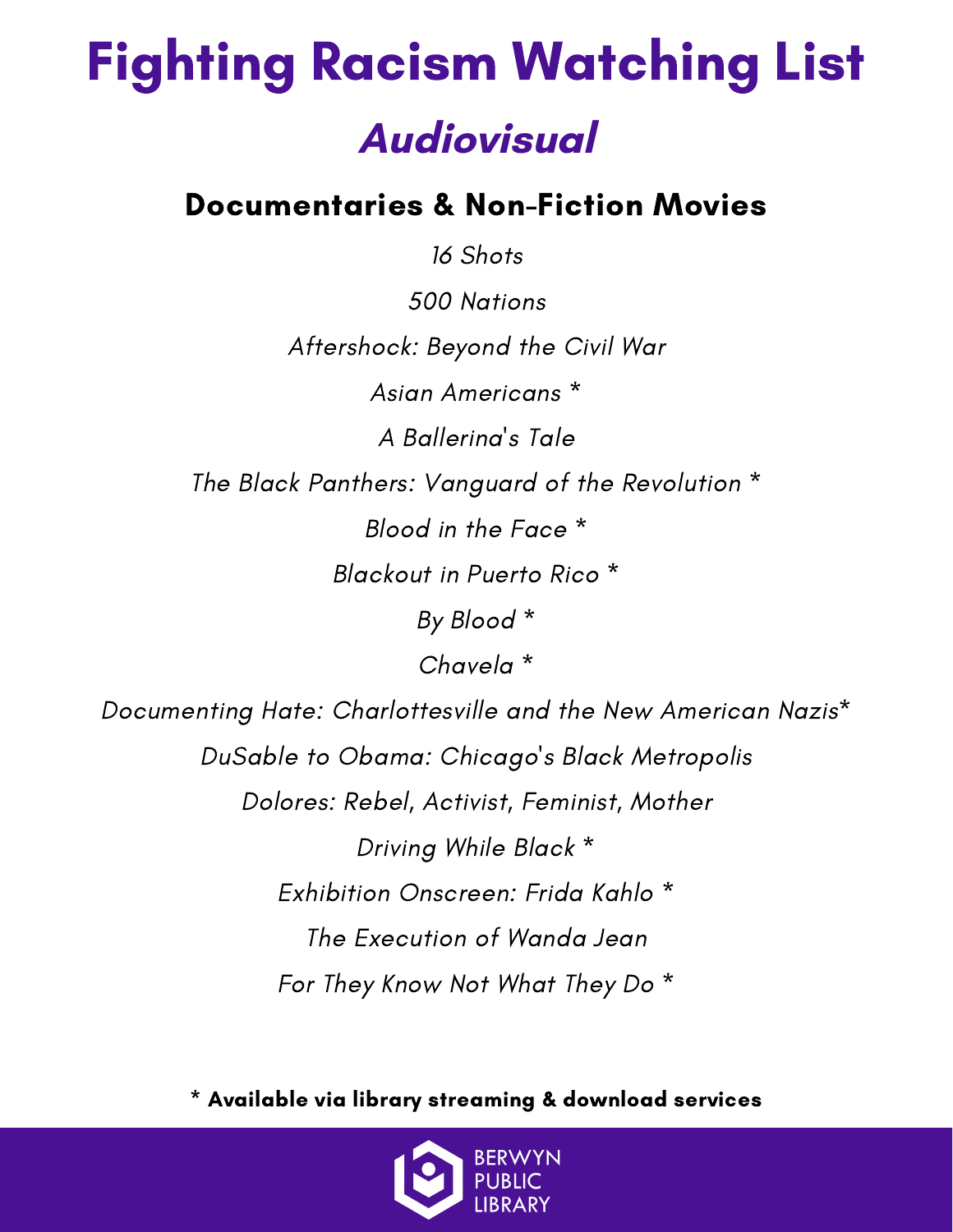#### Documentaries & Non-Fiction Movies (cont.)

The Friendliest Town Girlhood How Jack Became Black: Is Race a Truth or a Power? I Am Not Your Negro \* Jackie Robinson \* Jewish Broadway: From Shtetl to Sondheim John Lewis, Good Trouble King in the Wilderness The Last Ice Latino Americans \* Little Stones \* The Longest Hatred: A Revealing History of Anti-Semitism Man on Fire \* Marcos Doesn't Live Here Anymore \* Maya Angelou, and Still I Rise \* No Place On Earth \* On Two Fronts: Latinos & Vietnam Paris is Burning